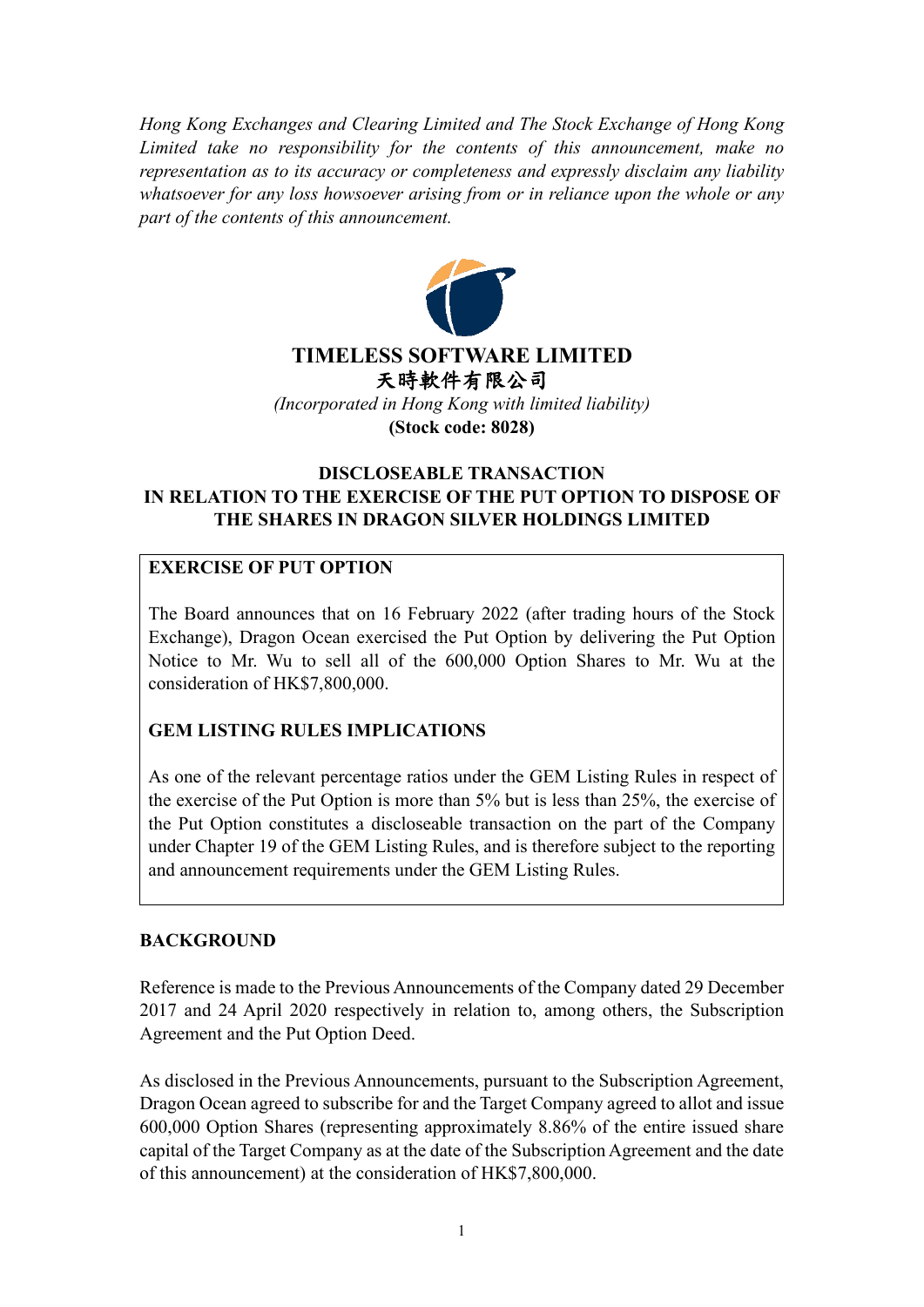As further disclosed in the Previous Announcements, Mr. Wu and Dragon Ocean had entered into the Put Option Deed at completion of the Subscription, pursuant to which Mr. Wu had granted to Dragon Ocean the Put Option to sell all but not part of the Option Shares to Mr. Wu at the consideration of HK\$7,800,000 within the period commencing from the fourth anniversary of the date of the Put Option Deed to the date falling five years from the date of the Put Option Deed (or such other period as agreed by Dragon Ocean and Mr. Wu). Dragon Ocean may exercise the Put Option during the period from 29 December 2021 to 28 December 2022.

# **EXERCISE OF PUT OPTION**

The Board announces that on 16 February 2022 (after trading hours of the Stock Exchange), Dragon Ocean exercised the Put Option by delivering the Put Option Notice to Mr. Wu to sell all of the 600,000 Option Shares to Mr. Wu at the consideration of HK\$7,800,000.

The principal terms of the Put Option Notice are summarised below.

| Date           | $\ddot{\cdot}$ | 16 February 2022                                                                                                                                           |
|----------------|----------------|------------------------------------------------------------------------------------------------------------------------------------------------------------|
| <b>Parties</b> | $\ddot{\cdot}$ | Dragon Ocean as transferor; and<br>(i)<br>(ii)<br>Mr. Wu as transferee                                                                                     |
| Subject matter | $\ddot{\cdot}$ | 600,000 Option Shares, representing approximately 8.86% of<br>the entire issued share capital of the Target Company as at the<br>date of this announcement |
| Consideration  | $\ddot{\cdot}$ | HK\$7,800,000, which was determined based on the terms of<br>the Put Option Deed and settled by Mr. Wu in cash upon<br>completion of the Put Option        |
| Completion     | $\ddot{\cdot}$ | Completion of the transactions contemplated under the Put<br>Option has taken place on 16 February 2022 after delivering<br>the Put Option Notice          |

#### **INFORMATION OF MR. WU**

To the best of the Directors' knowledge, information and belief, having made all reasonable enquiries, Mr. Wu is an Independent Third Party.

As at the date of this announcement and without taking into account the transactions contemplated under the Put Option Notice, Mr. Wu is the sole director and the owner of approximately 73.85% of the issued share capital of the Target Company.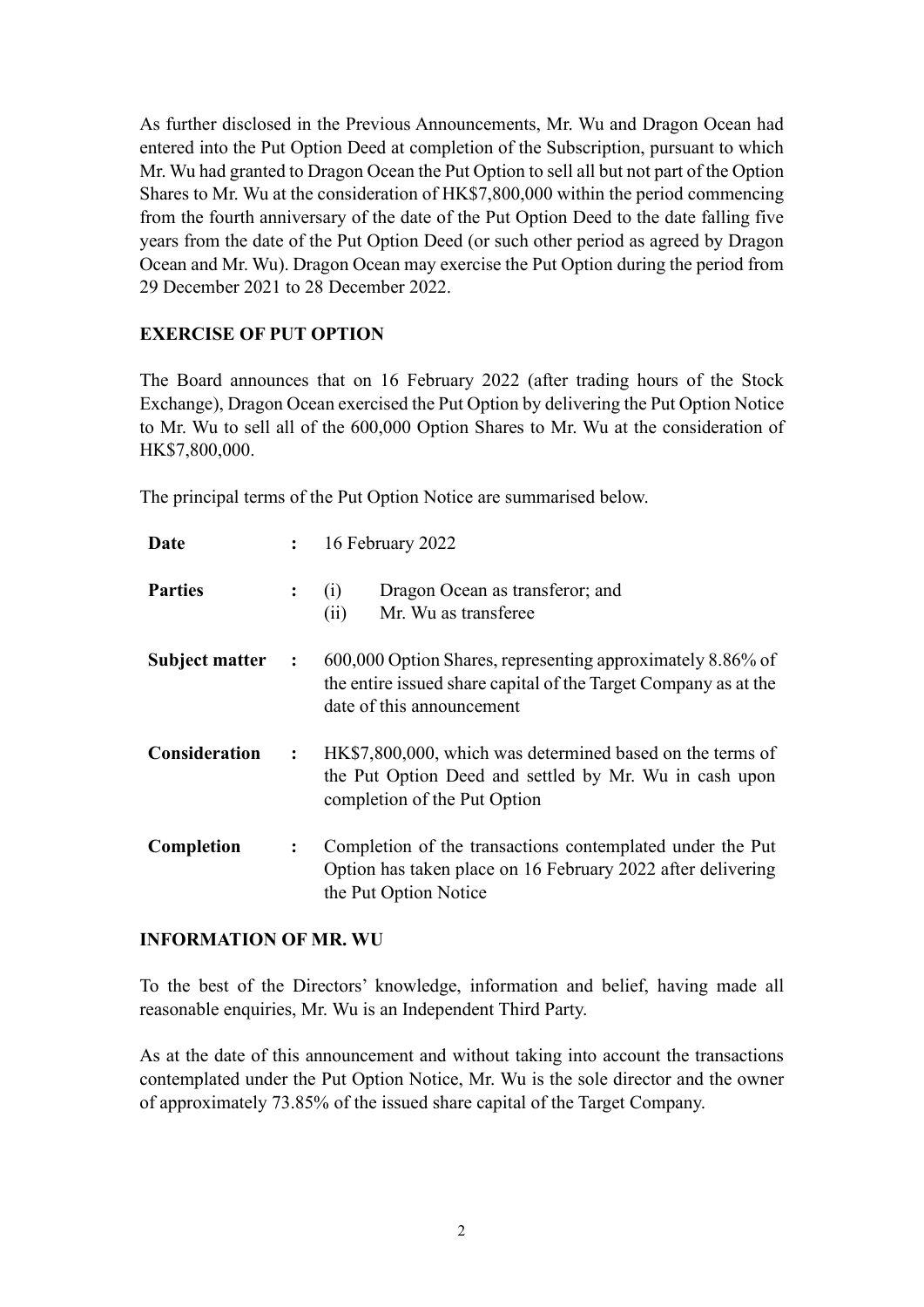### **INFORMATION OF THE TARGET COMPANY**

The Target Company is a company incorporated in Hong Kong on 14 August 2014 with limited liability. The Target Company is principally engaged in trading, production, processing and investment in precious metals and non-ferrous metals and related products. As at the date of this announcement and without taking into account the transactions contemplated under the Put Option Notice, the Target Company is owned as to approximately 73.85% by Mr. Wu, approximately 8.86% by Dragon Ocean, approximately 7.39% by Leader Max Development Limited and approximately 9.90% by GobiMin Investments Limited. GobiMin Investments Limited is a wholly-owned subsidiary of GobiMin Inc., the issued shares of which are listed on The TSX Venture Exchange. Mr. Felipe Tan, the Chairman and an executive Director of the Company, directly and indirectly owned approximately 70.51% equity interests in GobiMin Inc. as at the date of this announcement. To the best of the Directors' knowledge, information and belief, having made all reasonable enquiries, Leader Max Development Limited and its ultimate beneficial owner are Independent Third Parties.

Set out below is a summary of the key financial data of the Target Company based on the audited accounts of the Target Company for the years ended 30 June 2020 and 30 June 2021 which were prepared in accordance with the generally accepted accounting principles in Hong Kong:

|                          | For the year ended 30 June |                 |  |
|--------------------------|----------------------------|-----------------|--|
|                          | 2020                       | 2021            |  |
|                          | <b>Audited</b>             | <b>Audited</b>  |  |
|                          | <b>HK\$'000</b>            | <b>HK\$'000</b> |  |
| Revenue                  | 47,838                     | 2,042,572       |  |
| Net loss before taxation | (5,053)                    | (3,118)         |  |
| Net loss after taxation  | (4,856)                    | (3,118)         |  |

The unaudited net asset value of the Target Company as at 31 December 2021 was approximately HK\$21,457,000.

#### **FINANCIAL EFFECTS OF THE EXERCISE OF THE PUT OPTION**

Based on the unaudited management account of the Target Company for the 6 months ended 31 December 2021, the loss resulting from the transactions contemplated under the Put Option Notice is estimated to be in the amount of approximately HK\$2,192,000, which is arrived at based on the consideration in the amount of HK\$7,800,000 after deducting the aggregate fair value of the investments in the Target Company in the amount of HK\$9,992,000. The amount is subject to review and confirmation by the Company's auditors.

The aforesaid estimation is for illustrative purpose only and does not purport to represent how the financial position of the Group will be after completion of the transactions contemplated under the Put Option Notice.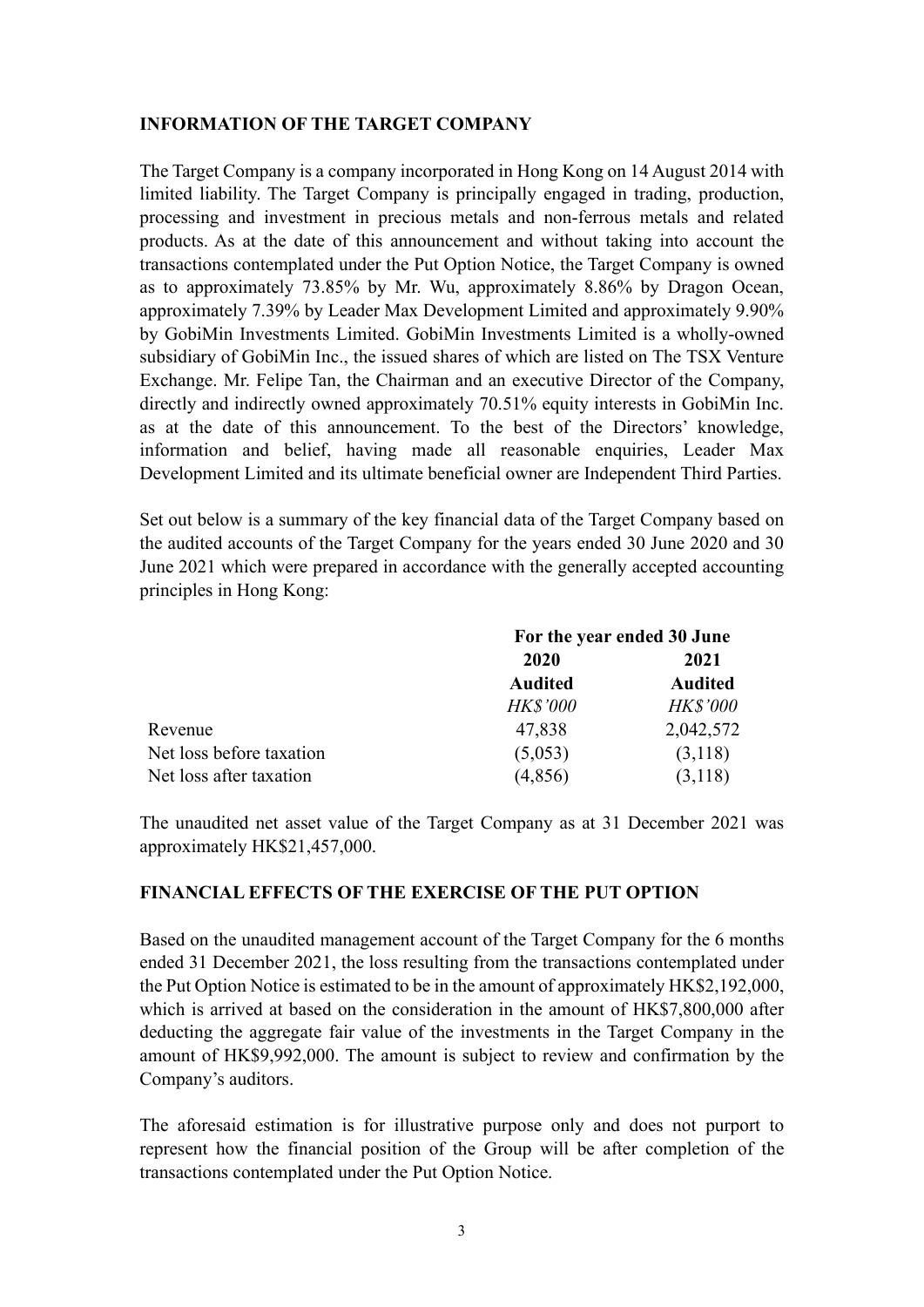### **INTENDED USE OF PROCEEDS**

The Company intends to apply the net proceeds from the exercise of the Put Option of approximately HK\$7,600,000, as to promote the sale agency and biodegradable material project and diversify our investment to acquire more potential projects so as to maintain a healthy financial position and financial performance as well as for general working capital of the Group.

# **REASONS FOR AND BENEFITS OF THE EXERCISE OF THE PUT OPTION**

The Group are principally engaged in (i) the exploration, development and exploitation of mines; and (ii) research, development and sale agency of bio and nano materials products as well as investments in startup fund, software maintenance and development services. In addition to these operating segments, the Group has investments in various projects including e-sports tournament services, nano applications as well as smart farming solutions and services.

Having considered (i) the financial performance of the Target Company as set out above; and (ii) the exercise of the Put Option would allow the Group to realise its investment in the Target Company at the original acquisition cost, the Directors (including the independent non-executive Directors) consider that the exercise of the Put Option and the transactions contemplated thereunder are on normal commercial terms and are fair and reasonable, and are in the interest of the Company and the Shareholders as a whole.

# **GEM LISTING RULES IMPLICATIONS**

As one of the relevant percentage ratios under the GEM Listing Rules in respect of the exercise of the Put Option is more than 5% but is less than 25%, the exercise of the Put Option constitutes a discloseable transaction on the part of the Company under Chapter 19 of the GEM Listing Rules, and is therefore subject to the reporting and announcement requirements under the GEM Listing Rules.

# **DEFINITIONS**

In this announcement, the following expressions have the meanings set out below unless the context requires otherwise:

| "Board"       | board of the Directors                                                                                                                                                                    |
|---------------|-------------------------------------------------------------------------------------------------------------------------------------------------------------------------------------------|
| "Company"     | Timeless Software Limited, a company incorporated in<br>Hong Kong with limited liability, the issued Shares of<br>which are listed on the GEM of the Stock Exchange<br>(Stock Code: 8028) |
| "Director(s)" | director(s) of the Company                                                                                                                                                                |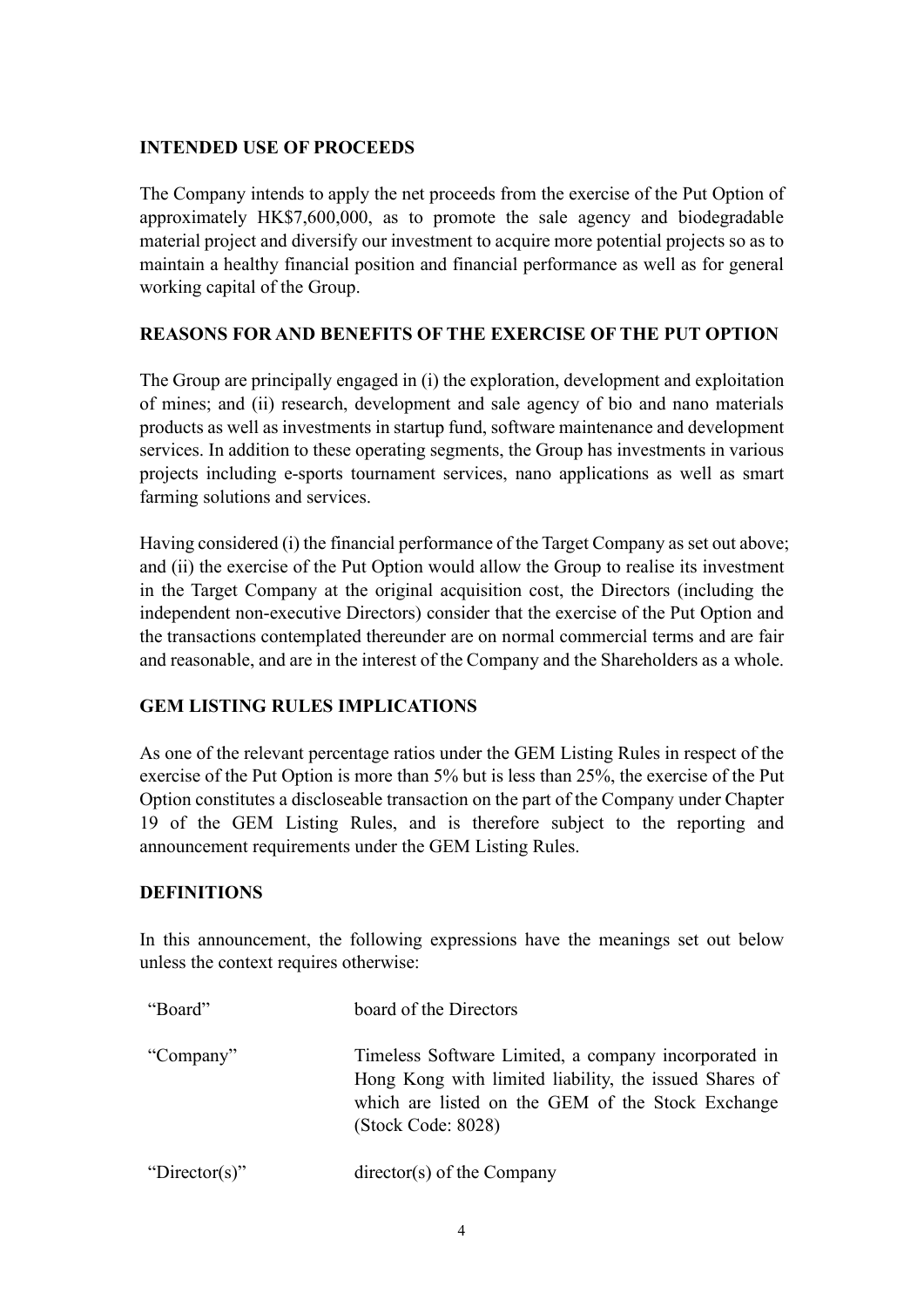| "Dragon Ocean"                    | Dragon Ocean Holdings Limited,<br>a company<br>incorporated in Hong Kong with limited liability and a<br>wholly-owned subsidiary of the Company                                                                                                                                                                                              |
|-----------------------------------|----------------------------------------------------------------------------------------------------------------------------------------------------------------------------------------------------------------------------------------------------------------------------------------------------------------------------------------------|
| "GEM Listing<br>Rules"            | the Rules Governing the Listing of Securities on the GEM<br>of the Stock Exchange as amended from time to time                                                                                                                                                                                                                               |
| "Group"                           | the Company and its subsidiaries                                                                                                                                                                                                                                                                                                             |
| "HK\$"                            | Hong Kong dollar(s), the lawful currency of Hong Kong                                                                                                                                                                                                                                                                                        |
| "Hong Kong"                       | the Hong Kong Special Administrative Region of the<br><b>PRC</b>                                                                                                                                                                                                                                                                             |
| "Independent Third<br>Party(ies)" | independent third party(ies) who is(are) not connected<br>with the Company and its connected persons (as defined<br>in the GEM Listing Rules)                                                                                                                                                                                                |
| "Mr. Wu"                          | Mr. Wu Donghai                                                                                                                                                                                                                                                                                                                               |
| "Option Shares"                   | 600,000 shares of the Target Company                                                                                                                                                                                                                                                                                                         |
| "PRC"                             | the People's Republic of China, which for the purpose of<br>this announcement, excludes Hong Kong, the Macau<br>Special Administrative Region of the PRC and Taiwan                                                                                                                                                                          |
| "Previous<br>Announcements"       | (i) the announcement of the Company dated 29 December<br>2017 in relation to, among others, the Subscription<br>Agreement and the Put Option Deed; and (ii) the<br>announcement of the Company dated 24 April 2020 in<br>relation to the suppmental agreement to the Subscription<br>Agreement                                               |
| "Put Option"                      | the right granted by Mr. Wu to Dragon Ocean to sell all<br>but not part of the Option Shares to Mr. Wu within a<br>period commencing from the fourth anniversary of the<br>date of the Put Option Deed to the date falling five years<br>from the date of the Put Option Deed (or such other<br>period as agreed by Dragon Ocean and Mr. Wu) |
| "Put Option Deed"                 | the option deed dated 29 December 2017 in respect of the<br>grant of the Put Option by Mr. Wu to Dragon Ocean                                                                                                                                                                                                                                |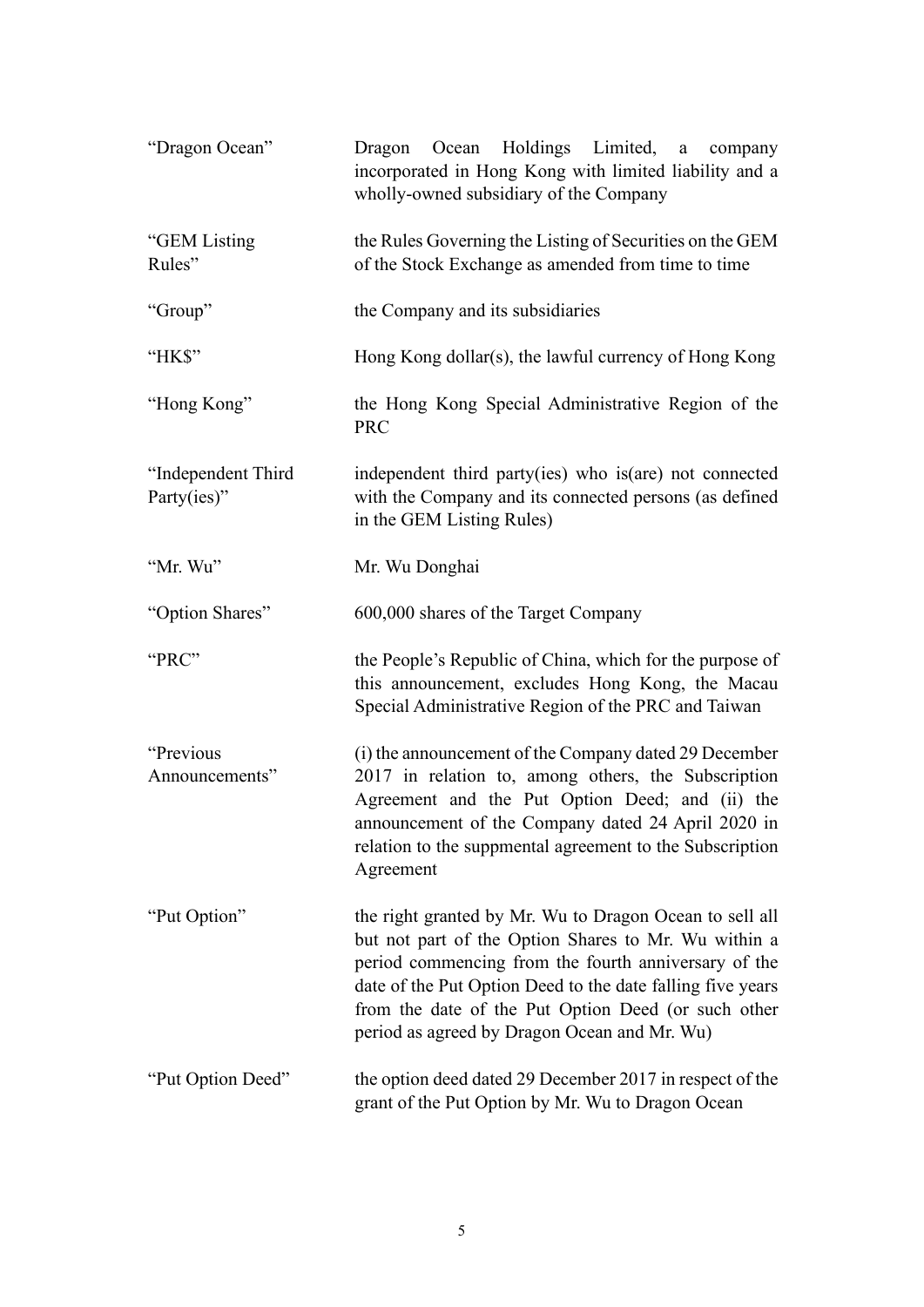| "Put Option Notice"         | the written notice dated 16 February 2022 and given by<br>Drgaon Ocean to Mr. Wu to sell all of the Option Shares<br>to Mr. Wu at the consideration of HK\$7,800,000                                                                                                                                                                                                                                                                                                                         |
|-----------------------------|----------------------------------------------------------------------------------------------------------------------------------------------------------------------------------------------------------------------------------------------------------------------------------------------------------------------------------------------------------------------------------------------------------------------------------------------------------------------------------------------|
| "Share(s)"                  | ordinary shares in the share capital of the Company                                                                                                                                                                                                                                                                                                                                                                                                                                          |
| "Shareholder(s)"            | $holder(s)$ of the issued Share $(s)$                                                                                                                                                                                                                                                                                                                                                                                                                                                        |
| "Stock Exchange"            | The Stock Exchange of Hong Kong Limited                                                                                                                                                                                                                                                                                                                                                                                                                                                      |
| "Subscription<br>Agreement" | subscription agreement<br>(as)<br>the<br>amended<br>and<br>supplemented by a supplemental agreement thereto dated<br>24 April 2020) dated 29 Decembe 2017 and entered into<br>between Dragon Ocean as subscriber, the Target<br>Company as issuer, and Mr. Wu as guarantor in relation<br>to, among others, the subscription by Dragon Ocean of<br>the Option Shares at the consideration of HK\$7,800,000                                                                                   |
| "Target Company"            | Silver Holdings Limited,<br>Dragon<br>a<br>company<br>incorporated in Hong Kong with limited liability and the<br>issued shares of which is owned as to approximately<br>73.85% by Mr. Wu, approximately 8.86% by Dragon<br>Ocean, approximately 7.39% by Leader<br>Max<br>Development Limited and approximately 9.90% by<br>GobiMin Investments Limited as at the date of this<br>announcement and without taking into account the<br>transactions contemplated under the Put Option Notice |

"%" per cent.

By Order of the Board **TIMELESS SOFTWARE LIMITED Felipe Tan** *Chairman*

Hong Kong, 16 February 2022

Mr. Felipe Tan (Chairman) Mr. Ronald Tan

*Executive Directors: Independent non-executive Directors:*  Ms. Chan Choi Ling Mr. Lam Kwai Yan Ms. Tsang Wai Chun Marianna